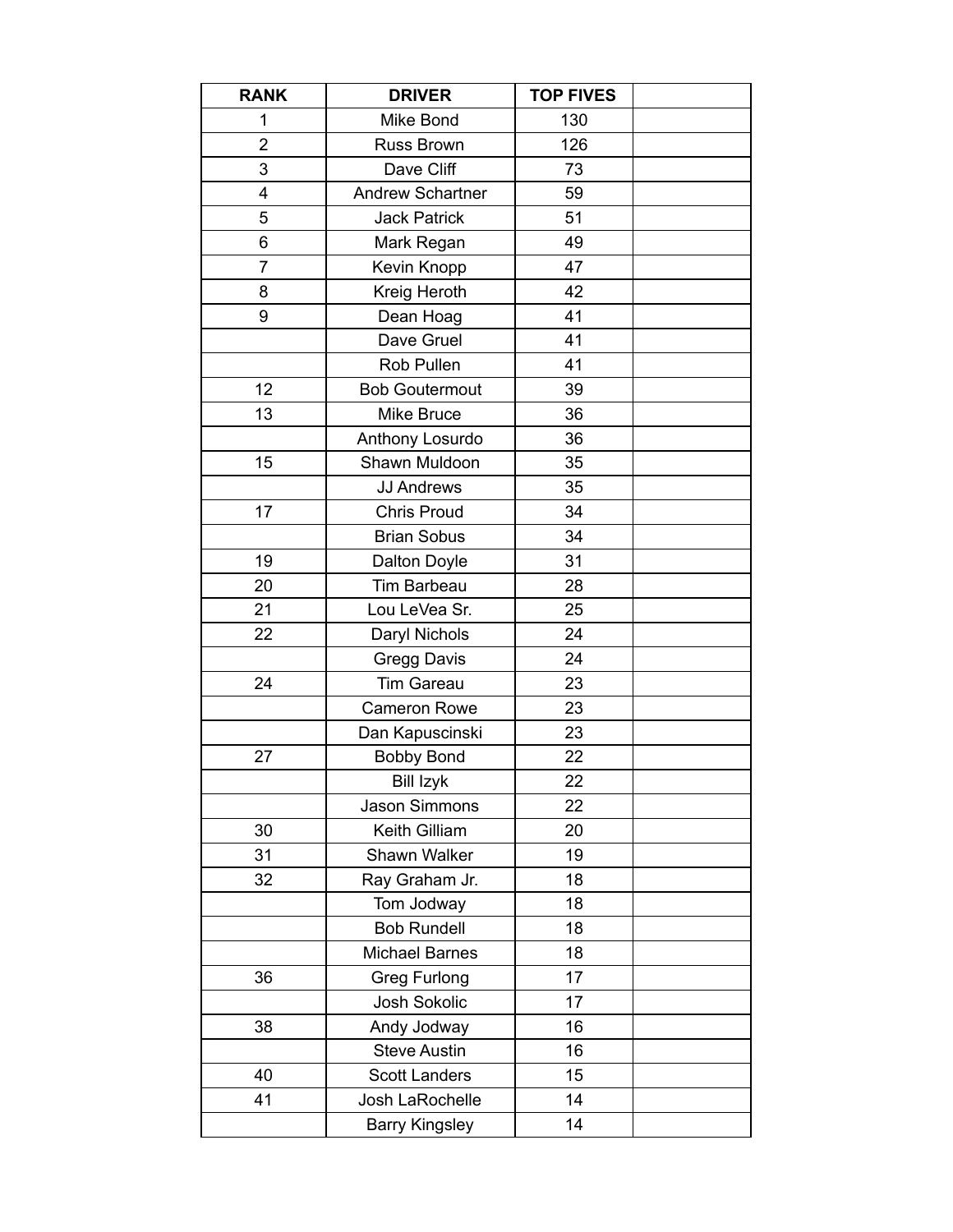|    | <b>Camden Proud</b>  | 14             |  |
|----|----------------------|----------------|--|
| 44 | John Ketcham Jr.     | 13             |  |
|    | <b>Andy Powell</b>   | 13             |  |
| 46 | <b>Otto Sitterly</b> | 12             |  |
|    | David LaTulip        | 12             |  |
|    | Greg O'Connor        | 12             |  |
| 49 | Fred Taylor Jr.      | 11             |  |
|    | Dave Trytek          | 11             |  |
|    | Denny Wheeler        | 11             |  |
|    | Mark Castiglia       | 11             |  |
|    | <b>Brad Haynes</b>   | 11             |  |
| 54 | <b>Mark Eaves</b>    | 10             |  |
|    | <b>Todd Gordon</b>   | 10             |  |
|    | John Phelps          | 10             |  |
|    | Mark VanLuven        | 10             |  |
| 58 | Vern LaFave          | 9              |  |
|    | <b>Brian Sweeney</b> | 9              |  |
|    | <b>Steve Abt</b>     | 9              |  |
|    | Jesse Bearup         | 9              |  |
|    | <b>Bryan Haynes</b>  | 9              |  |
| 63 | Ed Watson Jr.        | 8              |  |
|    | <b>Bob Baron</b>     | 8              |  |
|    | Frank Ferguson       | 8              |  |
|    | Kris Meyn            | 8              |  |
|    | Doug Reaume          | 8              |  |
|    | Ryan Coniam          | 8              |  |
|    | Noah Ratcliff        | 8              |  |
| 70 | Dan Ferlito          | 7              |  |
|    | Mike Gardner         | 7              |  |
|    | Jim Kite             | $\overline{7}$ |  |
|    | <b>Brian Nappa</b>   | 7              |  |
|    | Justin Shea          | 7              |  |
|    | <b>Matt Wheeler</b>  | 7              |  |
|    | <b>Stan Gates</b>    | 7              |  |
|    | Jon Tesoriero        | 7              |  |
| 78 | Doug Cliff           | 6              |  |
|    | <b>Andy Noto</b>     | 6              |  |
|    | Keith Abbott         | 6              |  |
|    | Jeff Holbrook        | 6              |  |
|    | Eddie Horne          | 6              |  |
|    | Jeremy Unruh         | 6              |  |
|    | Tony White           | 6              |  |
|    | Larry Muroski        | 6              |  |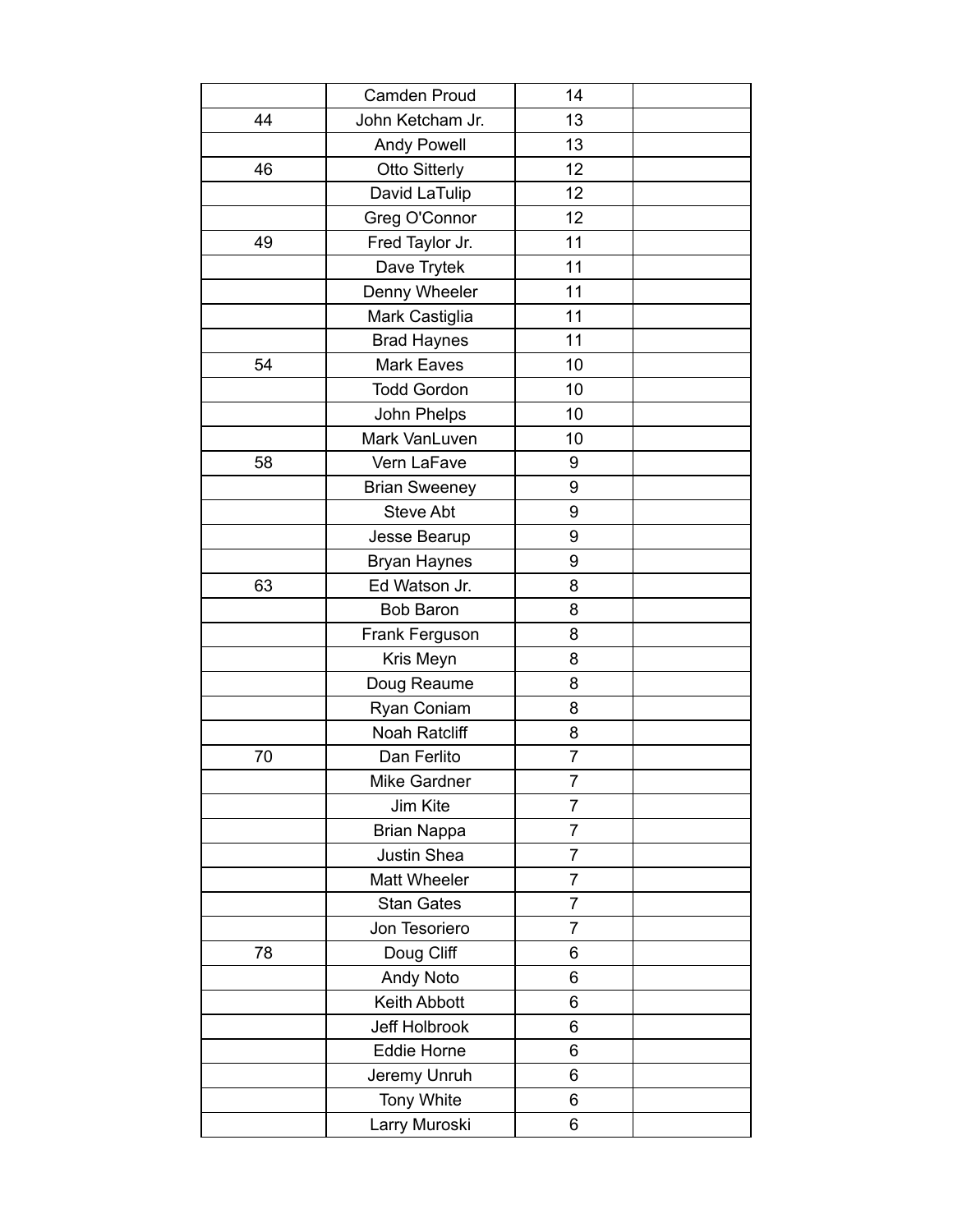|     | Danny Abt             | 6                       |  |
|-----|-----------------------|-------------------------|--|
|     | AJ Bernys             | 6                       |  |
|     | <b>Tim Proud</b>      | 6                       |  |
| 89  | Matt Magner           | 5                       |  |
|     | Jim Guyle             | 5                       |  |
|     | John Higgins Sr.      | 5                       |  |
|     | Rob Hinson            | 5                       |  |
|     | Allan Kotary          | 5                       |  |
|     | <b>Charlie Pike</b>   | 5                       |  |
|     | Alan Barker           | 5                       |  |
|     | Dave Danzer           | 5                       |  |
|     | Alex Hoag             | 5                       |  |
|     | Josh Kerr             | 5                       |  |
|     | <b>Griffin Miller</b> | 5                       |  |
| 100 | <b>Tim Devendorf</b>  | $\overline{4}$          |  |
|     | Craig Rayvals         | 4                       |  |
|     | <b>Guard Nearbin</b>  | $\overline{4}$          |  |
|     | Jeremy Pitcher        | 4                       |  |
|     | <b>Tyler Shullick</b> | $\overline{4}$          |  |
|     | <b>Russ Bartlett</b>  | 4                       |  |
|     | Robbie Bruce          | $\overline{4}$          |  |
| 107 | <b>Star Matteson</b>  | 3                       |  |
|     | <b>Bobby Merz</b>     | 3                       |  |
|     | Don Whalen            | 3                       |  |
| 110 | Ryan Coleman          | $\overline{2}$          |  |
|     | <b>Bob Andrews</b>    | $\overline{2}$          |  |
|     | <b>Bob Bogwicz</b>    | $\overline{2}$          |  |
|     | Jason MacDougall      | $\overline{c}$          |  |
|     | Rick Zeigler          | $\overline{\mathbf{c}}$ |  |
|     | Bob Henry Jr.         | $\overline{2}$          |  |
|     | Dennis Rupert         | $\overline{2}$          |  |
|     | DJ Shuman             | $\overline{2}$          |  |
| 118 | <b>Jeff Bartlett</b>  | $\mathbf 1$             |  |
|     | <b>Kevin Battelle</b> | 1                       |  |
|     | Mike Bozzuto          | 1                       |  |
|     | John Churchill        | 1                       |  |
|     | Mark Craun            | 1                       |  |
|     | Mike Giddings         | 1                       |  |
|     | Aaron Greene          | 1                       |  |
|     | Jim Jarvis            | 1                       |  |
|     | <b>Bill Presley</b>   | 1                       |  |
|     | Alan Tully            | 1                       |  |
|     | <b>Bill Tully</b>     | 1                       |  |